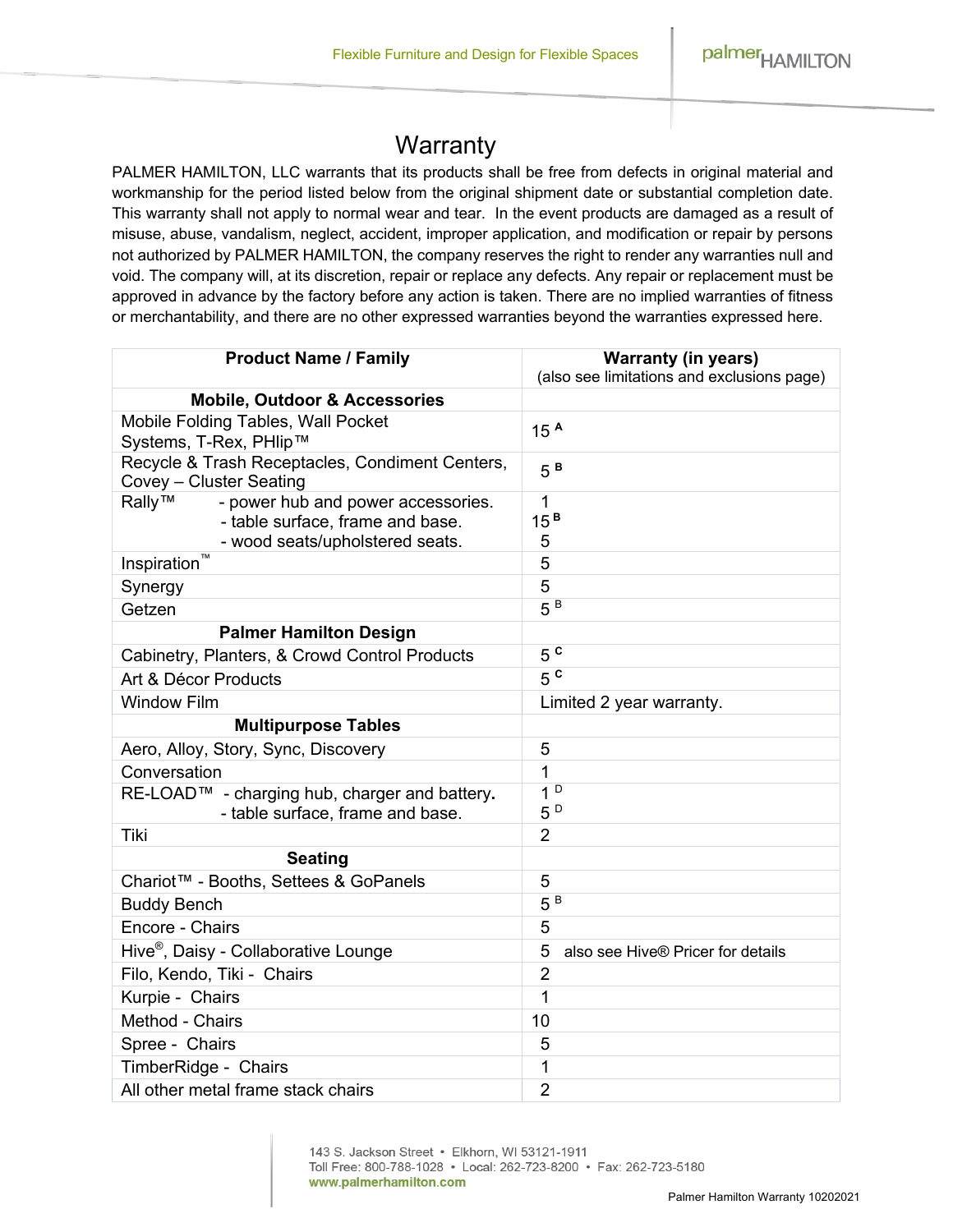palmer<sub>HAMILTON</sub>

| <b>Other</b>                                   |                 |
|------------------------------------------------|-----------------|
| Carts, Booth Movers, Essay                     | 5               |
| <b>Booth Movers</b>                            | 2               |
| Essay – Library Shelving and Circulation Desks | 15              |
| <b>SES Cabinet</b>                             |                 |
| <b>Serving Line Equipment</b>                  | 15 <sup>B</sup> |
| Serving Line Carts                             |                 |
| Umbrella                                       |                 |

Note: For A,B,C,D and other details, see limitations and exclusions page as it is an integral part of our Warranty Policy.

# **Warranty Terms, Conditions, Limitations and Exclusions**

# General Exclusions/Limitations:

- Any frame leg and/or foot glide, bumper, threaded leveling glide, or endcap contained on or within any of Palmer Hamilton's products sold is considered a normal wear and tear item and not subject to warranties specified in tables on page 1and 2, whether or not footnoted in table. This includes, but is not exclusive to, any mobile products, chair or stool products, or any HIVE® or DAISY collaborative furniture.
- Customer warrants that Palmer Hamilton products are suitable for use in their environment and this warranty does not cover any additional claims resulting in indirect, consequential, or accidental damages to their environment.
- Warranty periods for products are valid for an intended use environment based on an 8 hour per day, 40 hour per week.

#### Mobile, Outdoor & Accessories:

- **<sup>A</sup> T-Rex** 60" round single flip top table is warrantied for 5 years.
- **• B** Products sold in these categories from time to time may include components sourced from independent vendors and, as a matter of course, will reflect the vendor's warranty terms, conditions, and duration. The warranty on these components may be less encompassing than Palmer Hamilton's stated manufacturer's warranty. Claims against these products will be reviewed on a case-by-case basis.
- **Getzen** 5 Year warranty on thermoplastic elements, and 1 year warranty on powder coated components  $\circ$  **B** Products sold in these categories from time to time may include components sourced from independent vendors and, as a matter of course, will reflect the vendor's warranty terms, conditions, and duration. The warranty on these components may be less encompassing than Palmer Hamilton's stated manufacturer's warranty. Claims against these products will be reviewed on a case-by-case basis.

# Palmer Hamilton Design:

• C Products sold in these categories from time to time may include components sourced from independent vendors and, as a matter of course, will reflect the vendor's warranty terms, conditions, and duration. The warranty on these components may be less encompassing than Palmer Hamilton's stated manufacturer's warranty. Claims against these products will be reviewed on a case-by-case basis.

# Multipurpose Tables:

- **Alloy** Cast bases and columns are warrantied for 5 years. Indoor particleboard and MDF core tops have a 5 year warranty. Indoor/outdoor composite tops have a 3 year limited warranty.
- **<sup>D</sup> RE-LOAD™** See RE-LOAD™ Operations Manual for details.

#### Seating:

- **Chariot™ Booth** Frame and fiberglass units are warrantied for 5 years. For fabric upholstered seats or seat backs, only the warranty offered by the original fabric manufacturer applies. COM or COL fabrics supplied by the customer are not warrantied by Palmer Hamilton.
- **Encore** Chairs 5 year structural warranty. For upholstered seats or seat backs, only the warranty offered by the original fabric manufacturer applies. Does not include wear items (glides, finishes and upholstery).
- **Spree** Chairs Upholstery treatments and fabrics are subject to warranties offered by the respective fabric manufacturer.

143 S. Jackson Street · Elkhorn, WI 53121-1911 Toll Free: 800-788-1028 · Local: 262-723-8200 · Fax: 262-723-5180 www.palmerhamilton.com